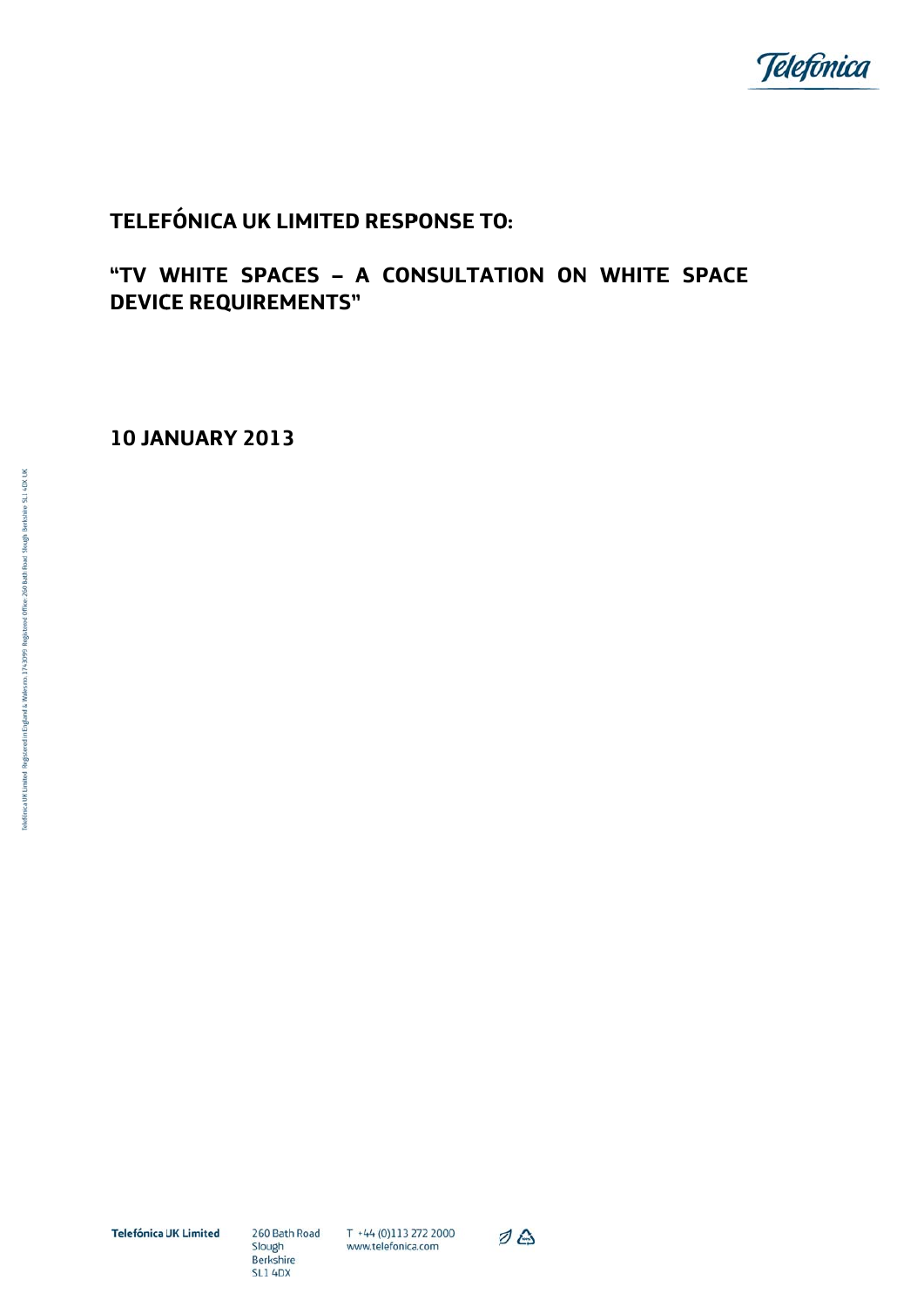

### $\mathbf{L}$ **INTRODUCTION**

- 1. Telefónica UK Limited ("Telefónica") welcomes this opportunity to comment on Ofcom's consultation on White Spaces in the current UHF TV band (470 MHz to 790 MHz).
- 2. Telefónica considers cognitive access to be an important long term issue and we responded positively to the prospect of its introduction in interleaved DTT spectrum that was proposed in Ofcom's consultation on "Digital Dividend: Cognitive Access" in 2009.
- 3. Since then, Telefónica has also responded to the Radio Spectrum Policy Group (RSPG) final draft Report on Cognitive Technologies (CT) in December 2009 and to the previous RSPG Opinion on aspects of a European approach to the collective use of spectrum.
- 4. At that time Telefónica did not comment in detail on the conclusions or methodology used to calculate the parameters proposed for licence-exempt cognitive devices using interleaved spectrum. However, we supported Ofcom's proposal to seek to align the parameters used for cognitive devices using interleaved spectrum with parameters in use outside the UK, where possible, in order to promote international economies of scale. As we have stated on other past occasions, alignment of the UK's spectrum plans with the international community is important to Telefónica.
- 5. We recognise that this is primarily a consultation on White Space (WS) device requirements, and although we do not wish to comment on the detailed technical specifications of the wireless communication protocols between the devices and databases, we would like to make some general comments in relation to WS proposals.

### $II.$ **GENERAL COMMENTS**

6. Telefónica continues to agree that CT such as White Spaces in the current UHF TV band, have the *potential* to play a role in enhancing spectrum management by increasing the efficiency of spectrum usage, and to increase the opportunity for innovation in spectrum using industries. Indeed, we believe that one of the most important considerations when assessing the potential of CT is the need for a global perspective. Not only are there significant economies of scale to be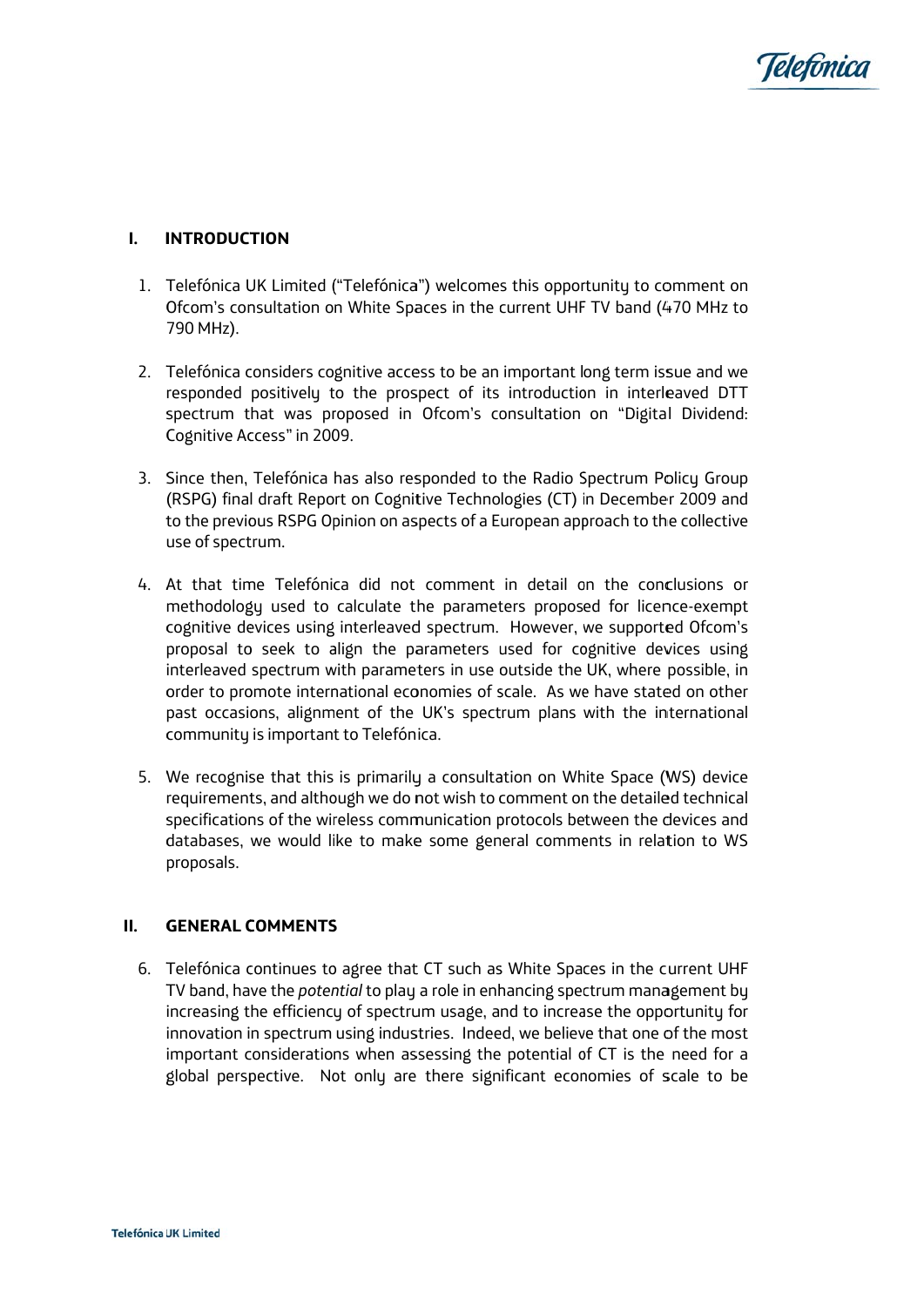

reached when technologies with global applicability are developed, but there are important lessons to be learnt for the business and regulatory environments in Europe from the experiences gained in other regions.

- 7. In general, any increase in availability of License Exempt (LE) spectrum could lead to a series of issues in competition terms. Current operators are faced with payments for licences and for use of the spectrum, as well as regulatory obligations such as quality, rates and coverage, amongst others. On the other hand, new entrants that are able to address the same markets as current operators using LE spectrum may not have to face these burdens and may therefore be able to operate at an unfair cost advantage. This implies that the increase in availabilitu of LE spectrum could lead to a distortion at the competition level. To help mitigate against this we believe that there should be open access to TVWS systems as they are licence exempt, in the same way as open access is available for Wi-Fi bands.
- 8. The use of WS must not distort the market through inappropriate regulation. The use of unlicensed spectrum eliminates the cost of acquiring licensed spectrum. In such a case, WS networks are not seen as complementary networks, but substitutive for mobile cellular mobile services. If both networks compete in providing the same services this could create an unfair advantage and distort the market.
- 9. The development and implementation of CT is still at a relatively nascent stage. therefore Telefónica continues to believe that a gradual and evolutionary approach to its introduction should be adopted in the UK. Continued close international cooperation and discussion between industry stakeholders, regulators and other institutions is required to ensure international harmonisation and specification of parameters which align with the appropriate international standardisation bodies (such as ETSI) to protect against harmful interference to licensed users.
- 10. Telefónica believes that WS systems should only operate in licensed bands used by existing networks with the consent of the respective primary license holders. We therefore support Ofcom's consultation work in this area and efforts to develop a framework to protect and mitigate against any harmful interference to existing (and future) users of the band. We believe that it is vitally important that robust protection for licensed users is ensured.
- 11. White Space Devices (WSDs) inherently present a risk to the operation of the incumbent services in this band (currently DTT & PMSE), the White Space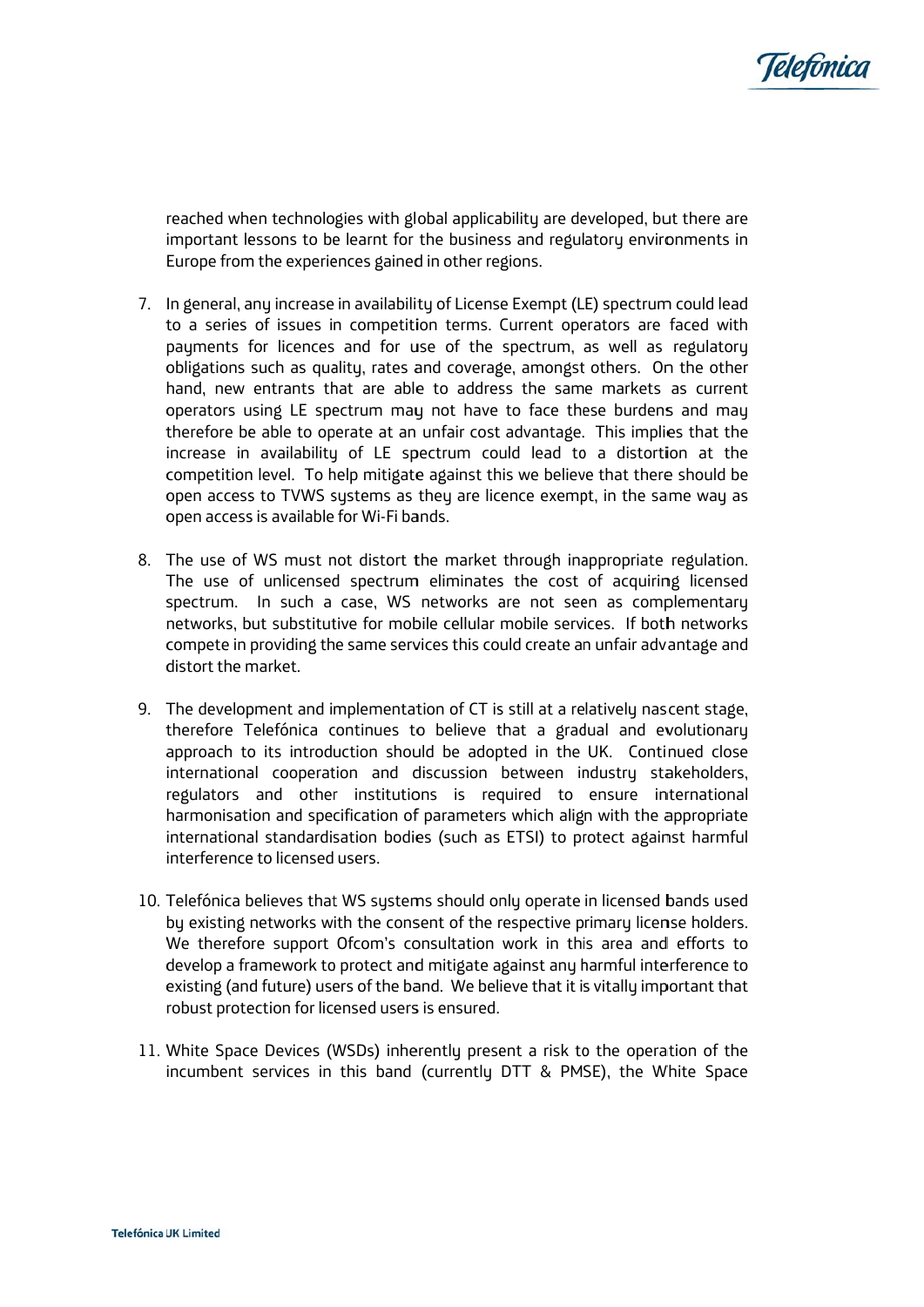

characteristics of those incumbent services, thus the rules adopted for TVWS will service differs. It is therefore important that WS systems use true cognitive technology that can adapt to any changes to the primary allocation decision and a adjust their databases a accordingly. Database (WSDB) model has been developed to minimise cases of interference, but it is still a potential issue. The technical conditions are tailored around the be different from any future WS sharing model adopted where the incumbent

- 12. Telefónica believes that spectrum sharing should be a complimentary tool to exclusive access and not become a general rule in all bands. The more actors that share a given spectrum band, particularly in a well formalised framework, the of the UHF band, based on an ability to coexist with existing TV, then cleaning this band for LTE for example will require not only to switch-off DTT in the band the fact that mobile networks use spectrum more intensively and leave less WS t than TV bro adcast. more difficult it will be to free this band in the future for exclusive access, including for mobile services. For instance, if TVWS are deployed in a given part but also to at least downgrade TVWS QoS, if not move this service away due to
- 13. Whilst we agree that new sharing paradigms should be explored as another option for spectrum management, we believe that sharing technologies have Cognitive Radio (CR) or Dynamic Spectrum Access (DSA) are still far from technical maturity or widespread market arrival, remaining as expected technologies. Spectrum sharing based on geographical databases is a short term solution, but still has great uncertainties as it is not clear it works even in small and controlled deployments. The U.S experience with databases and TVWS do deployment. been long promised but remain largely unproven. Sharing technologies such as not appear to have achieved sufficiently promising results to justify a full scale
- 14. Additionally, the industry has not yet identified or developed a clear and robust opportunities will not be easy to achieve as new spectrum and technology needs to reach economies of scale to develop a sufficient variety of equipment and e ecosystem. business case that makes spectrum sharing sustainable. Beneficial sharing
- 15. Telefónica believes that there may be some opportunities in WS but these will when compared to alternative uses, from use of such spectrum by low power a applications s. not supplant existing services or provide a high incremental value to society,